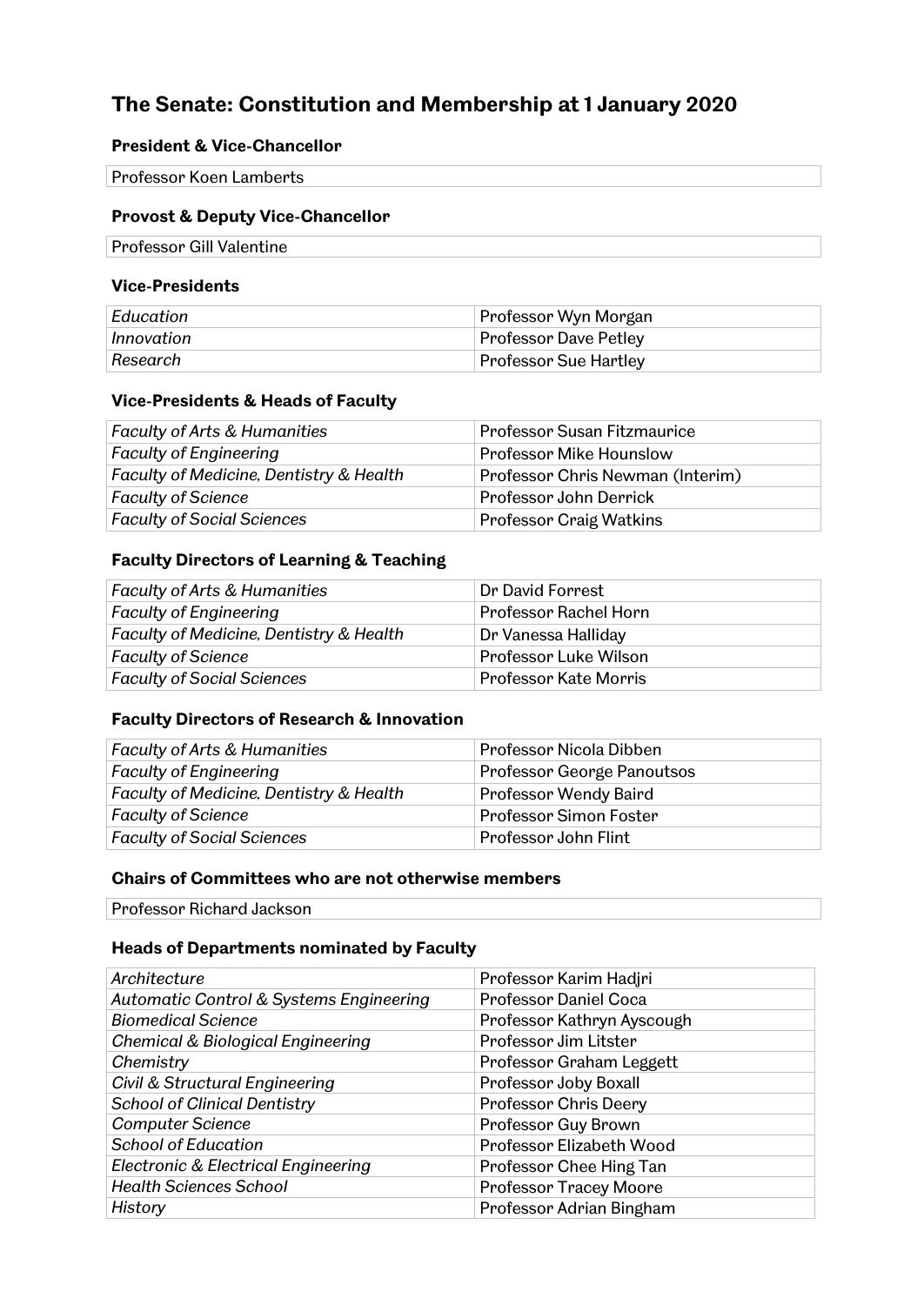| Infection, Immunity & Cardiovascular Disease | Professor Tim Chico            |
|----------------------------------------------|--------------------------------|
| Journalism Studies                           | Professor Jacqueline Harrison  |
| Law                                          | Professor Graham Gee           |
| Lifelong Learning                            | Dr Willy Kitchen               |
| <b>Mechanical Engineering</b>                | <b>Professor Neil Sims</b>     |
| Molecular Biology & Biotechnology            | Professor Mike Williamson      |
| Music                                        | Dr Simon Keegan-Phipps         |
| <b>Oncology &amp; Metabolism</b>             | Professor Allan Pacey          |
| Physics & Astronomy                          | <b>Professor Paul Crowther</b> |
| <b>Politics</b>                              | Professor Andy Hindmoor        |
| Psychology                                   | Professor Glenn Waller         |
| School of Health & Related Research          | Professor John Brazier         |
| Sociological Studies                         | Professor Nathan Hughes        |
| <b>Urban Studies &amp; Planning</b>          | Professor Malcolm Tait         |

#### **The Librarian**

Mrs Anne Horn

#### **The Executive Director of Academic Services**

Mr Rob Sykes

### **Elected representatives of staff in Grade 7 & above**

## For the period until 2022

| Professor Stephen Beck        | <b>Faculty of Engineering</b>             |
|-------------------------------|-------------------------------------------|
| Dr Lynne Bingle               | Faculty of Medicine, Dentistry and Health |
| Mrs Anna Cantrell             | Faculty of Medicine, Dentistry and Health |
| Dr Julian Crockford           | <b>Professional Services</b>              |
| Professor Jane Grasby         | <b>Faculty of Science</b>                 |
| <b>Professor Russell Hand</b> | <b>Faculty of Engineering</b>             |
| Mrs Ana Hidalgo-Kingston      | <b>Professional Services</b>              |
| Dr Nicholas Murgatroyd        | Extra-Faculty                             |
| Dr Siobhán North              | <b>Faculty of Engineering</b>             |
| Mrs Zoe Ollerenshaw           | <b>Faculty of Social Sciences</b>         |
| Dr Stefanie Pukallus          | <b>Faculty of Social Sciences</b>         |
| Dr Simon Rushton              | <b>Faculty of Social Sciences</b>         |
| Dr Sarah Staniland            | <b>Faculty of Science</b>                 |
| Professor Mary Vincent        | <b>Faculty of Arts and Humanities</b>     |
| Dr Thomas Walther             | <b>Faculty of Engineering</b>             |
|                               |                                           |

## For the period until 2021

| Dr Parveen Ali                | Faculty of Medicine, Dentistry and Health |
|-------------------------------|-------------------------------------------|
| Professor Sumon Bhaumik       | <b>Faculty of Social Sciences</b>         |
| <b>Professor Caitlin Buck</b> | <b>Faculty of Science</b>                 |
| Dr Julie Jones                | <b>Faculty of Social Sciences</b>         |
| Professor Janine Kirby        | Faculty of Medicine, Dentistry and Health |
| Dr Louise Robson              | <b>Faculty of Science</b>                 |
| Mr Richard Simpson            | <b>Professional Services</b>              |

# For the period until 2020

| Mr Abualbishr Alshreef | Faculty of Medicine, Dentistry and Health |
|------------------------|-------------------------------------------|
| Professor Peter Bath   | <b>Faculty of Social Sciences</b>         |
| Mrs Lisa Bradley       | <b>Faculty of Social Sciences</b>         |
| Ms Peta Kirk           | <b>Faculty of Engineering</b>             |